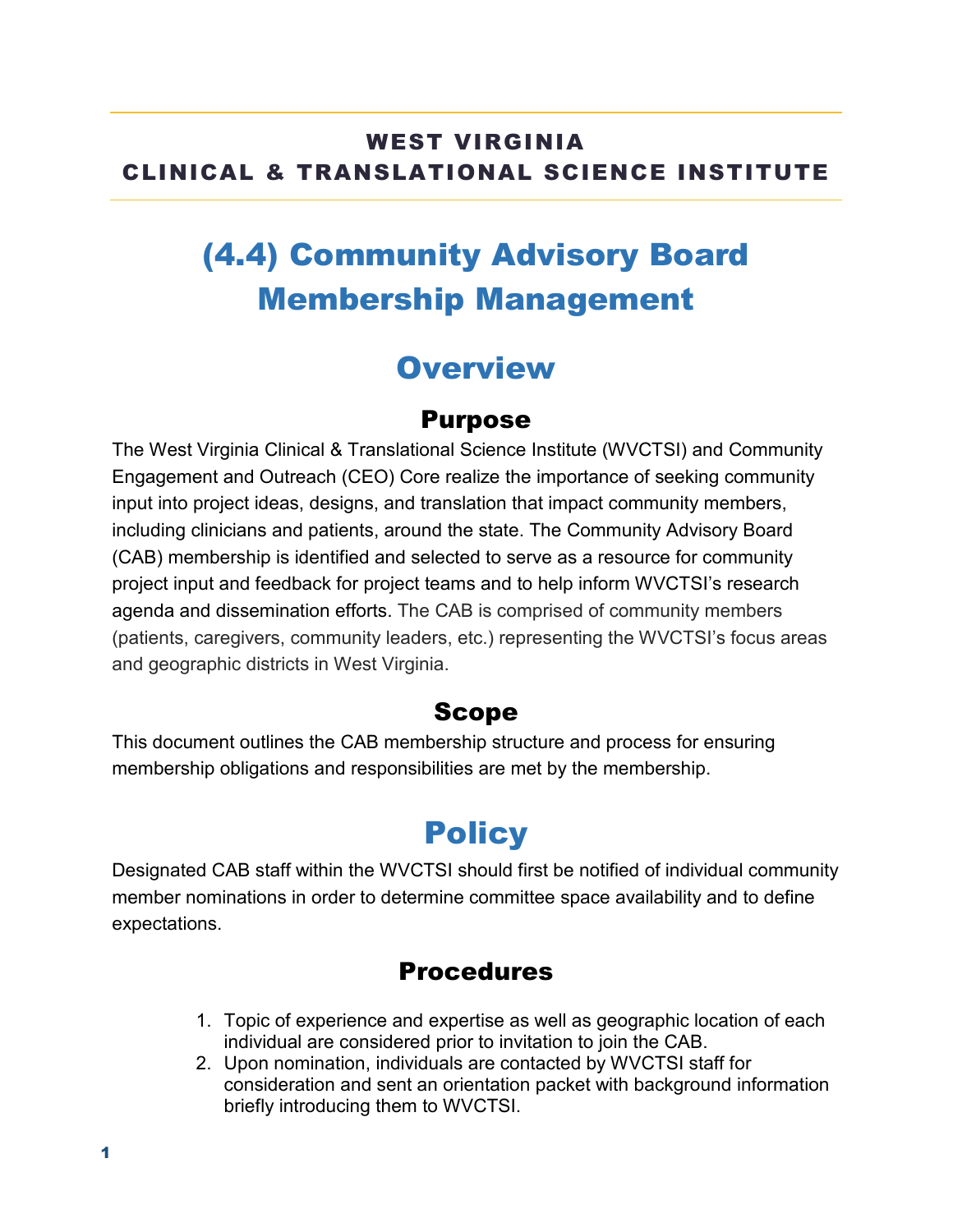- 3. Once approved by the WVCTSI staff, a formal invitation is sent to the nominated individual, describing their role as part of the CAB.
- 4. New members will be added to the appropriate listserv to receive recruitment and dissemination information from the WVCTSI.
- 5. Each member is asked to participate in two face-to-face and two teleconference meetings per year.
- 6. Each year the CAB will nominate and vote on a vice chair. The current vice chair will be promoted to chair after at least one year of serving as vice chair.
- 7. In the event a chair or vice chair is unable to fulfill the year-long commitment, a new nomination and vote will take place at the next CAB meeting.
- 8. The designated CAB support staff will handle all meeting logistics; not limited to setting the agendas, and recording and distributing meeting minutes.
- 9. The CAB support staff will also communicate all relevant project information and materials to the membership on a regular basis, as well as solicit feedback for those projects requesting input from the CAB.
- 10.If a member is unable to continue on the CAB, they will provide a written statement to the CAB support staff and be relieved of all CAB duties. Membership details can be found in the CAB Bylaws.

### Roles and Responsibilities

- 1. Committee Chair: Responsibilities include assisting in conducting meetings, providing leadership to other committee members toward their obligations and responsibilities, ensuring the meeting agenda is appropriate and meaningful to the group.
- 2. Committee Co-Chair: Responsibilities include assisting in setting up meeting times and locations, welcoming new members, and providing assistance to the committee chair and WVCTSI support staff.
- 3. Coordination Lead Support: Responsibilities include providing direct board member communication by serving as their point-of-contact in the WVCTSI. The Coordinator will organize agenda development, meeting structure/attendees, and meeting minute distribution, as well as follow-up on board action items established during the meetings (i.e. collect feedback on study materials, etc.)
- 4. Administrative Lead Support: Responsibilities include reserving and setting up meeting space and/or telecommunication equipment, preparing meeting materials, assisting with the coordinator on meeting structure, and keeping records of CAB general information.